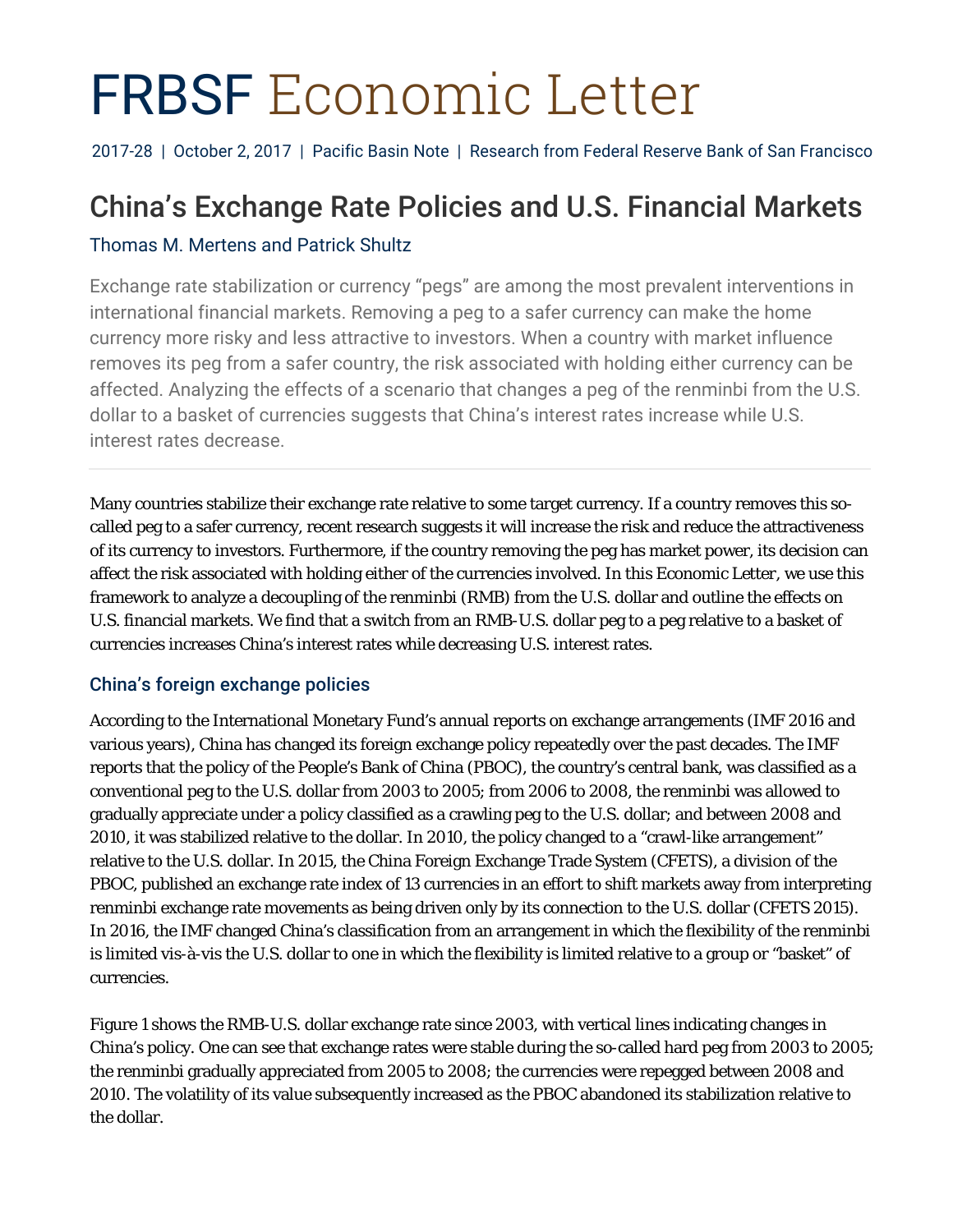To maintain its past peg to the U.S. dollar, the PBOC had to intervene in foreign exchange markets. For example, if the PBOC had not intervened during times of excess global demand, market forces would have pushed the renminbi to a higher valuation than China's exchange rate policy mandated. To avoid this unwanted appreciation, the PBOC needed to sell renminbi for U.S. dollars to satisfy the excess demand and thus prevent the appreciation of its currency.

Over the same period, China loosened its capital controls to make the renminbi more attractive for inclusion in the IMF's Special Drawing Rights, an effort that

# Figure 1 Renminbi-U.S. dollar daily onshore/offshore exchange rates



succeeded in late November 2015. Since China is the largest trade partner of the United States and the renminbi is a frequent topic in policy discussions, it is important to consider the effects of changes in the PBOC's policies. Here we focus on one channel, the variance of the exchange rate between the two currencies, through which China's choice of exchange rate regime affects U.S. financial markets.

# Recent insights from international finance

We evaluate the effects of a renminbi peg to a basket of currencies instead of the U.S. dollar through the lens of research that has recently emerged in international finance. According to this view, persistent differences in interest rates arise because of the riskiness of "carry trades."

In a carry trade, an investor borrows money in a low interest rate currency and uses the borrowed funds to purchase assets denominated in the currency of a country with high interest rates. At the end of the investment horizon, the investor converts the proceeds back to the original funding currency to close the transaction. Thus, the investor speculates that the exchange rate will not move adversely enough to undo the positive returns from the spread in interest rates. Since exchange rates can move quickly and sharply, the carry trade entails a significant amount of risk. Historically, though, the strategy has led to high average returns.

If a country credibly commits to a fixed nominal exchange rate with another currency, absent any default risk, nominal interest rates in the two countries must be identical. Otherwise, investors could take advantage of a risk-free profitable carry trade. The demand for the high interest rate bonds would drive yields down, whereas borrowing in low interest rate bonds would drive yields up. Markets would thus eliminate the interest rate differential.

Now suppose a pegging country loosens the peg of its currency, and the exchange rate fluctuates according to market forces. As a result, countries with safe haven currencies will, on average, have lower interest rates, according to recent research. Investors are willing to accept lower average returns in exchange for the safety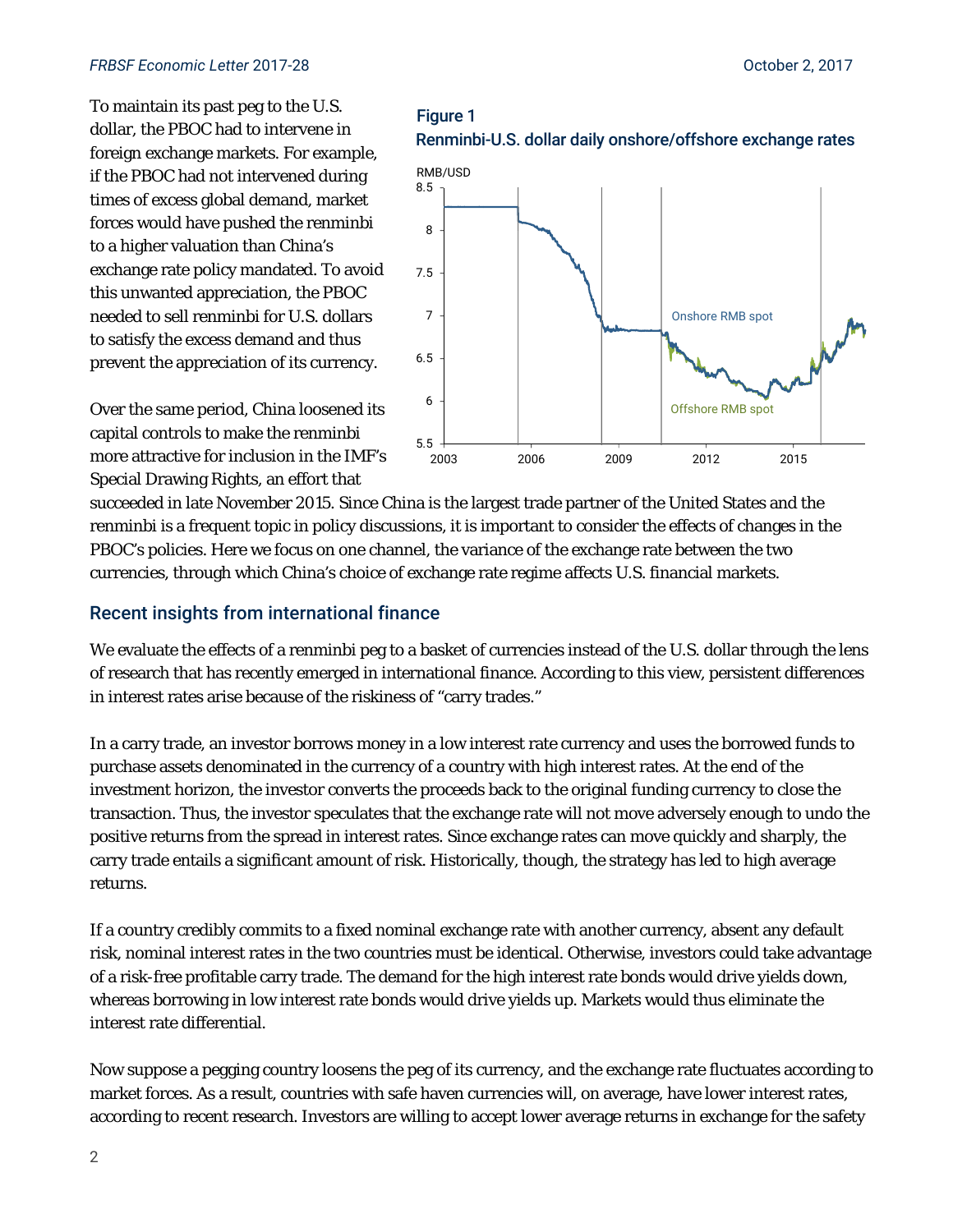#### *FRBSF Economic Letter* 2017-28 October 2, 2017

of the currency. By contrast, in countries that have a higher exposure to global risk, investors demand a higher compensation through higher returns. Thus, countries with riskier currencies have higher interest rates. Hassan, Mertens, and Zhang (2016a) show that removing a stabilizing policy tends to increase the interest rate differential across countries and increase the interest rate in the country that was formerly using a peg to stabilize its currency.

When a country with market power that stabilizes its bilateral exchange rate relative to a safer currency removes its peg, the policy change also affects the target country. Just as the formerly pegging country's currency loses the safe haven properties gained through the peg, the target currency becomes less risky. To compensate investors for the changes in risk associated with holding each currency, the interest rate in the formerly pegging country increases and the interest rate in the target country decreases.

# An application to China's exchange rate policies

To explore an example of this mechanism, we evaluate the effects on U.S. financial markets from the viewpoint of an investor who analyzes the scenario in which China stabilizes relative to the basket, as was announced in December 2015 (CFETS 2015, IMF 2016). In this scenario, the renminbi would decouple from the U.S. dollar and instead be pegged to a basket of currencies, of which the U.S. dollar makes up approximately one-third.

Previously, the PBOC stabilized the renminbi relative to the U.S. dollar. This peg decreased interest rate differentials between the two countries. By decoupling the two currencies, risk in their exchange rate would allow for a spread in interest rates. Using a basket peg rather than a dollar peg increases the variance of the real and nominal RMB-U.S. dollar exchange rate. Since the U.S. dollar is a safe haven currency, the change in policy would improve the attractiveness of U.S. assets and put downward pressure on U.S. interest rates. Conversely, by loosening the peg to the U.S. dollar, the renminbi no longer inherits the safe haven properties and becomes less attractive to international investors. As a consequence, China's interest rates increase. As noted earlier, we focus on the effects arising from changes in the *variance* of the exchange rate, not its level. Resulting changes in interest rates are persistent as long as the policy that caused them remains in place. Even though capital controls in China might prevent foreign investors from taking advantage of the carry trade in onshore markets, the mechanics of the model apply to offshore trading where the PBOC needs to implement the peg.

# Quantitative assessment of the renminbi-U.S. dollar decoupling

We look deeper into the quantitative effects of a perceived change in policy in late 2015 that stem from an increase in the variance of the RMB-U.S. dollar exchange rate. The scenario involves the switch from the crawling peg regime relative to the U.S. dollar to a hard peg to the announced basket of currencies, which trade at a fixed ratio with the renminbi.

To assess the effect of the policy change on the United States, we use the model in Hassan et al. (2016a). It establishes a relationship that links the change in the U.S. real interest rate to the change in the strength of the stabilization. In terms of the model, the strength of the stabilization relative to the U.S. dollar switches from a hard peg to a peg of one-third strength, since this is the share of the dollar in the basket. The calculations from the model imply that nominal U.S. one-year interest rates decrease about 8 hundredths of